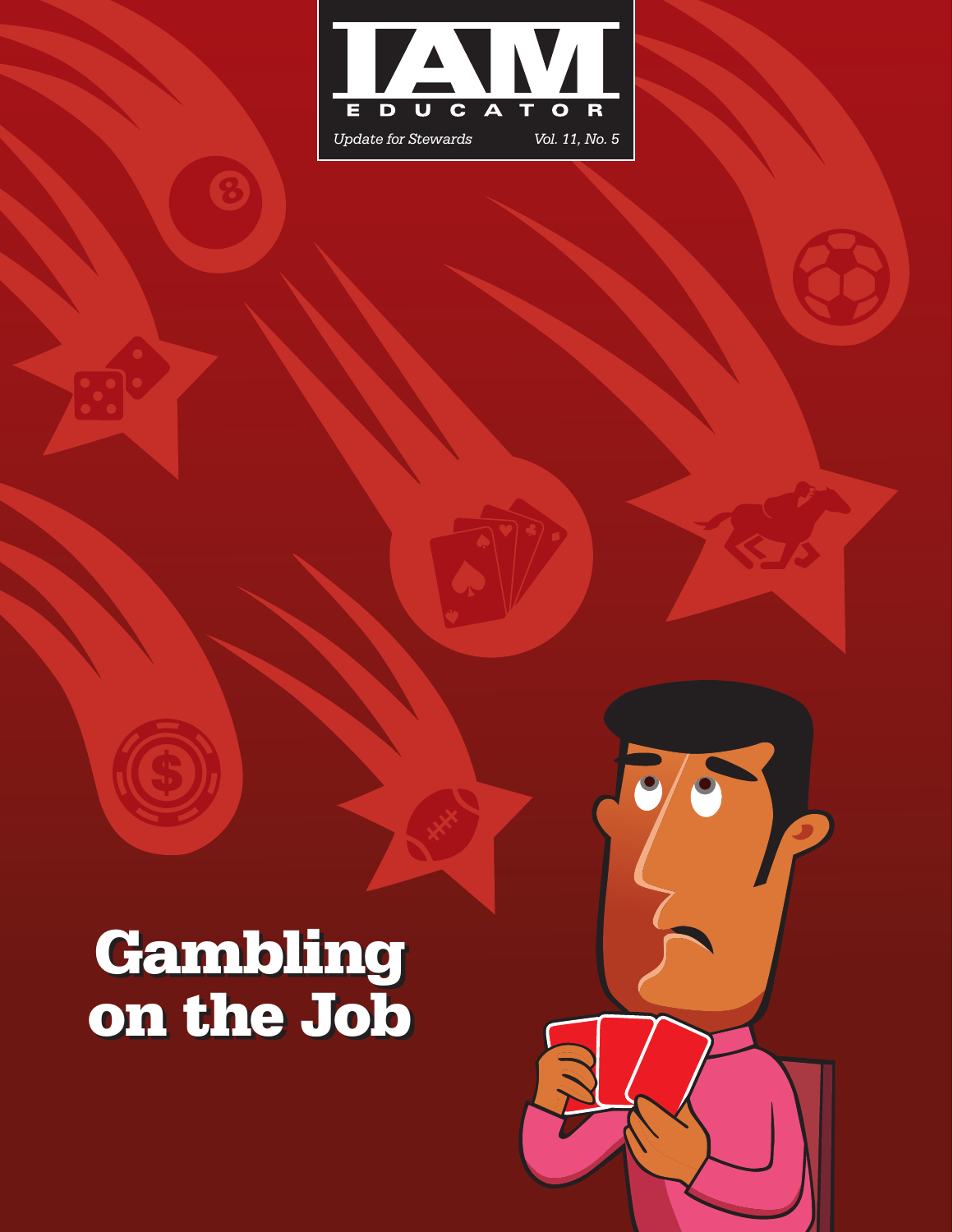# Gambling on the Job

here was a time when all gambling in or around the job was illegal, unless you worked in a casino in Las Vegas. This is where the old rule came from, that all gambling on the job is a disciplinary and often a firing offense. As we all know, the social attitudes toward gambling have changed.

In the United States, legal gambling is widespread and often even state-sponsored. In Canada, where government-regulated gambling brings in \$15 billion dollars a year, laws and regulations vary by province. In both countries, many forms of betting on sports are almost universally winked at.

Still, on most jobs and in many collective bargaining agreements, the old rule still applies, and this creates a

number of obvious problems. When existing rules no longer correspond to the predominant social practices or attitudes of the people involved, the rules tend to be used unfairly and reflective of the power relations on the job.

This means that the employer breaks up those games run by people he doesn't like while winking and nodding at the gambling activity involving people he likes.

Arbitrators tend to follow the old rule. Arbitrators have upheld dismissals for gambling even if it was on the employee's own time. In some cases, they've even upheld dismissal for gambling while off the job if criminal action was taken against the employee, the theory being that it cast the employer into disrepute.

In the most extreme cases, that of professional athletes, historic rulings and many collective bargaining agreements ban players from any contact with gamblers or gaming at all. Luckily, few other workers face these sorts of strictures.

All of this is pretty much bad news for the steward who is trying to help a worker being disciplined for gambling. Some good news, though, is that the U.S. National Labor Relations Board has ruled that the union has the right to information from investigation of gambling as

> it applies to supervisors, not just workers. This is important because most workplace gambling occurs in the form of sports pools, collective buying of lottery tickets and small stakes card games.

> > The gambling often involves supervisors as well as workers, and may even be done with the explicit permission and knowledge of the supervisor. So, the steward's investigation of potential disparate treatment, along with the

careful examination of the facts, should be the core of the union's defense strategy.

Examples of unequal treatment would be if employers come down on bargaining unit members while turning a blind eye to gambling at employer-sponsored events like golf outings or company picnics. Another example: management has joined in on football pools and the like without being disciplined.

#### Protecting Management?

In many cases, rather than reveal information about the investigation or discipline of bosses, employers will drop the case against a worker. The relevant decision came from the Court of Appeals which upheld the labor board decision in the postal service in 1989, where it was shown that management was also involved in gambling activities. This expanded the potential argument for disparate treatment beyond the edges of the bargaining unit.

However, the union also has a stake in the matter. Just as smoking is one of the few markers of one's own time—a

break—so gambling provides one of the few opportunities for permissible, collective, non-productive recreation on the job in a very regimented wage labor situation. Workers who built the pyramids almost certainly gambled during breaks. But the power relationships at the job are complex; they may be invisible until something like an opportunity to gamble shows up. Then other realities come into play. Who can say no? Who says yes? Someone starts a card game and money changes hands rapidly.

#### Sharpening Inequalities

Gambling can sharpen inequalities among workers, sometimes with serious consequences. There is a reason why groups such as Smokenders and Alcoholics Anonymous exist; so Gamblers Anonymous exists as well. And unlike smoking, with gambling, since one person's profit is another person's loss, gambling and the collection of gambling debt inherently gives rise to divisive, antagonistic and even fighting behavior.

There is a reason why the old Knights of Labor excluded gamblers, along with pimps, bankers, lawyers, liquor dealers and speculators, as "parasites" who lived off the labor of others by catering to their weaknesses.

The union's stake in the issue of gambling is the collective well-being of the workforce. This means both protecting the power of the workers against the bosses' attempt to further control them and divide them by unequal enforcement of rules, but also the union needs to be a force for the individual welfare of workers and not encourage risky behavior.

Like many problems the steward confronts, gambling on the job is not straight-up contract policing. Dealing with gambling should not come out of the boss's hip pocket—or out of the steward's hip pocket, either. It's best dealt with by transparent, public discussion within the union.

*—Joe Berry and Helena Worthen. The writers are veteran labor educators.*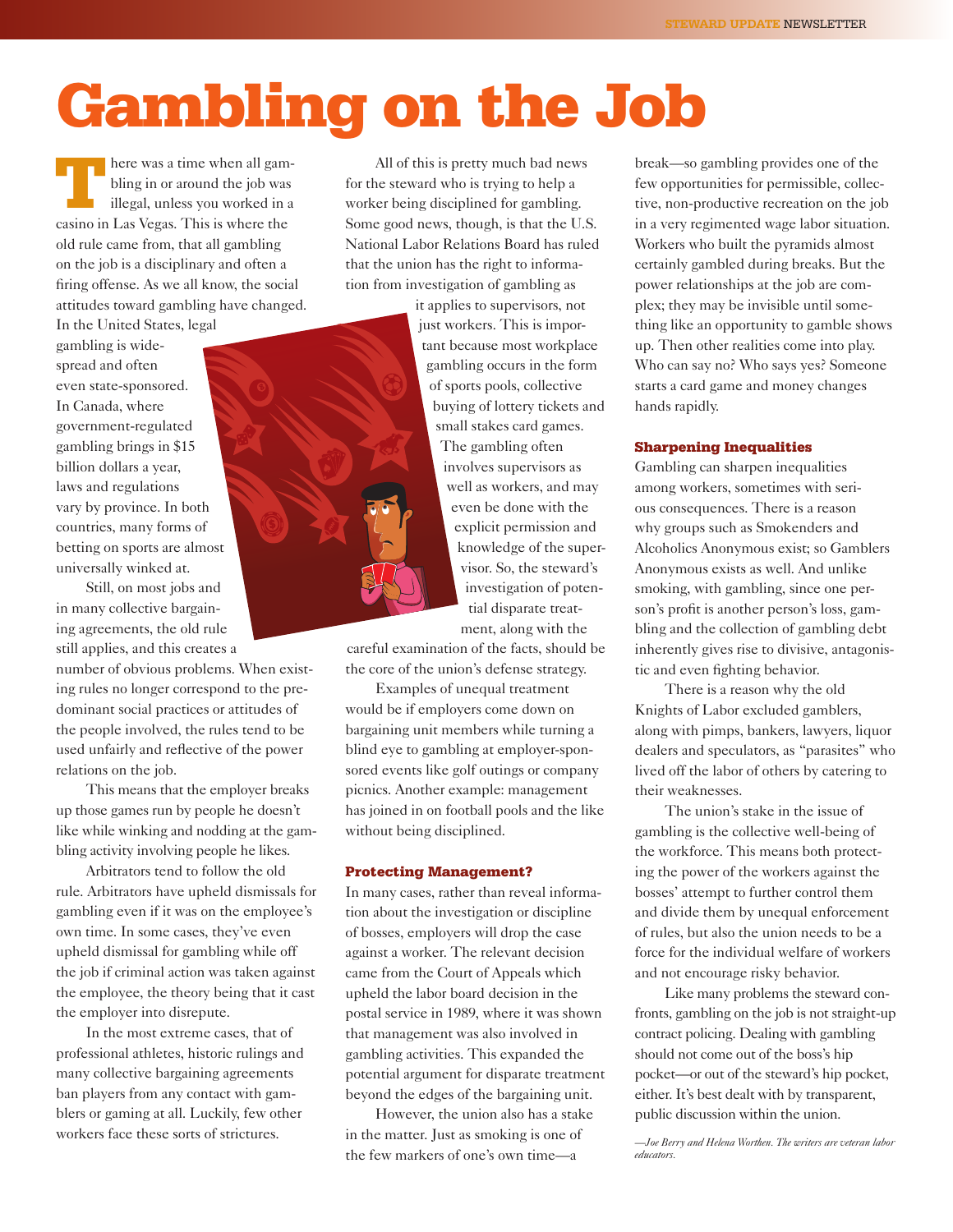# Be Strategic in Your Grievance Handling

magine a doctor who tells every<br>patient to take aspirin no matter wl<br>the aliment, or a carpenter whose<br>only tool is a hammer. It's unlikely you magine a doctor who tells every patient to take aspirin no matter what I the aliment, or a carpenter whose would want to use the services of either one of them. Applying the same thinking to grievance handling leads smart stewards to see that you don't want to "prescribe" a written grievance for every problem your co-workers encounter on the job, or view every workplace issue as a "nail" that needs pounding. You can be more thoughtful and strategic and strengthen your union and its ability to fight for the members by asking and answering questions along the lines of those below.

### Is this a continuing problem or one-time occurrence?

When you've got a situation where one member is unfairly disciplined for absenteeism, a grievance that challenges management's action might be exactly the right thing to do. But what if the discipline is part of a new harsh attendance policy, and this one discipline is the beginning of managements' expected crackdown? Filing one grievance at a time may never get you the solution you need, at least not in a timely manner. But dealing with the policy with some group grievances and actions, and perhaps making it an issue in bargaining, might get better and faster results.

### If this case is going to create a precedent, is it the right test case?

If you decide to challenge management's new attendance policy through a grievance, you want to make sure you have a case that very clearly demonstrates the unfairness of the policy to an arbitrator. If the grievance goes to arbitration and you lose, you may be stuck with the result for a long time. It is often wiser—a better strategy—to wait for a stronger case or series of cases that the union can take to arbitration with the hope of getting a

favorable decision or a good settlement from management.

## Who has the power and authority to resolve the issue?

It's not always clear who in management can resolve an issue. Often stewards are

tempted to "beat up on" the closest or nastiest manager or Human Resources representative they can find. But if these are not the people who can change things, you are wasting a lot of energy and time on the wrong targets. It may take some probing to find out just who in management has the final say on an issue, but it's time well spent.

#### What is the source of the problem?

Let's say you are about to file your umpteenth grievance over an incident where a member curses out a supervisor—a supervisor who routinely provokes these incidents by "forgetting" to talk to employees with the proper respect. Does one more grievance challenging the discipline do anything to attack the source of the problem? A more strategic approach might be a group grievance about the supervisors' unacceptable behavior, or finding another way to put the supervisor under a spotlight.

### Besides grievances, how else can we resolve this problem?

Would even an arbitrator's decision telling the disrespectful supervisor to "cease and desist" change the situation?

Perhaps yes, but more likely the problem will continue until you change or expand your strategy and tactics. It might be time for some kind of demonstration. Or giving the silent treatment to the supervisor. Or filing a discrimination charge (if some of the supervisor's

comments or conduct constitute unlawful discrimination). Or all of the above.

Like the carpenter with only a hammer, a steward whose tool belt contains only grievance forms doesn't have all the tools necessary to get the job done.

### What forces are in the way of resolving the problem?

Let's say the disrespectful supervisor is getting the best productivity that management has ever seen from the workers. Does upper management have much incentive to lean on him to clean up his act? No, so your strategic thinking might lead

you to come up with a group plan that offsets the productivity gains. Perhaps bringing large numbers of workers to long grievance "meetings" with management, or making sure everyone is taking enough time to do every job exactly correctly and safely, will give you the leverage you need to achieve a solution.

Or maybe the reason management is dragging its feet on reining in the offending supervisor is its concern that it will cause them to lose "face"—look bad in front of the workers and weaken other supervisors. If this is the case, then you and your members need to do some strategic thinking about whether it's worth it to give management a face-saving way out of the situation.

So the next time management gives your members a "headache," don't just reach for the grievance aspirin. Stop and think strategically about other alternatives. And remember, sometimes it takes something other than a hammer to screw management's bad decisions to the wall.

*—Ken Margolies. The writer is an Associate of the Worker Institute at Cornell University.*

Filing a grievance isn't always the right approach to solving a workplace problem.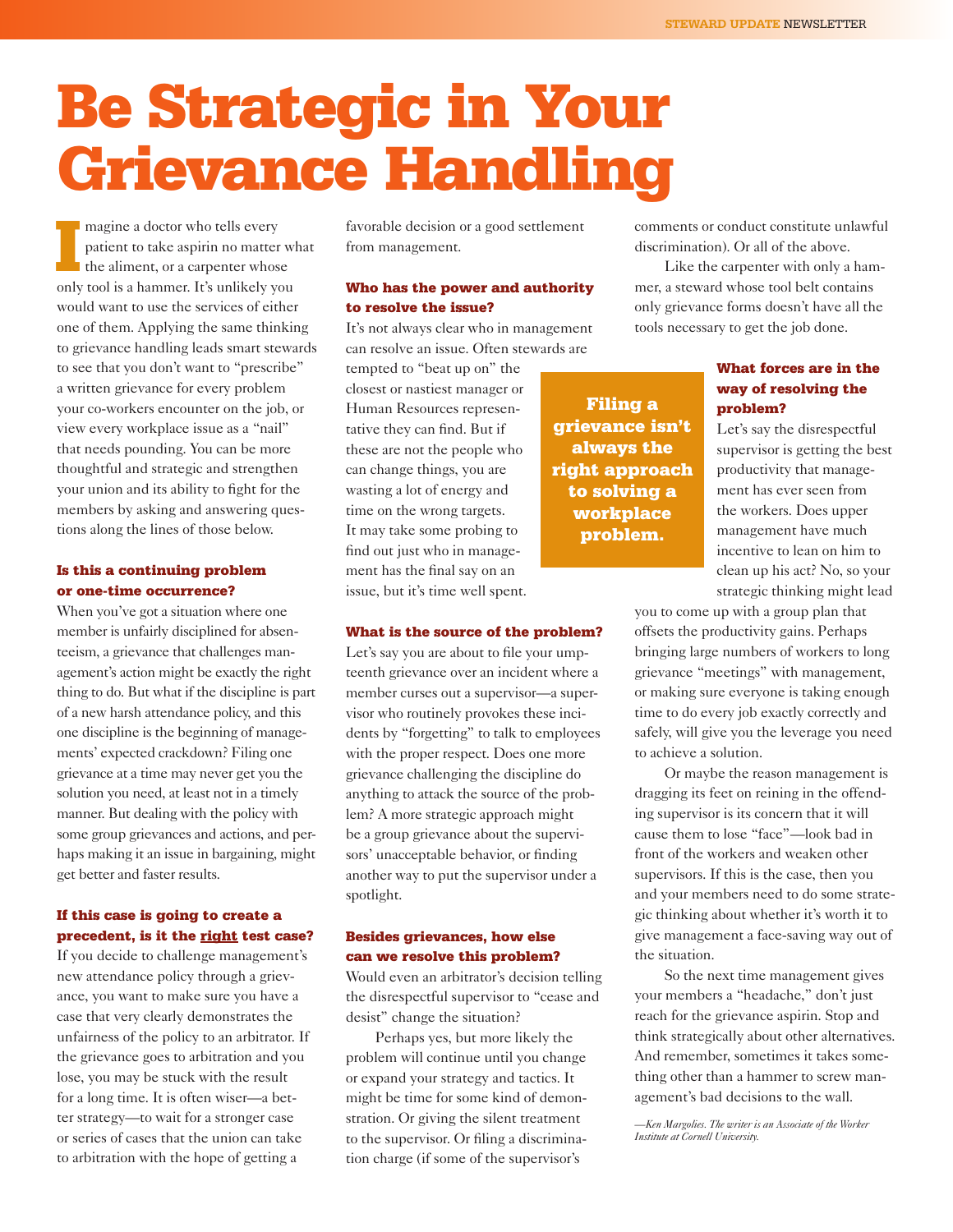# Mobilizing Your Members

alk about "mobilizing union<br>
members" and many people<br>
picture mass rallies, large pic<br>
lines and similar actions members" and many people picture mass rallies, large picket lines and similar actions—huge undertakings that involve considerable long-range planning, coordination and a lot of people working to make the activity a success. Such events can be vitally important to a union's success, but it's the smaller, more manageable mobilizations that can mean the most to stewards fighting day-to-day on behalf of their co-workers. It's the smart steward whose bag of tricks contains a variety of small-scale mobilization tactics. Let's look at some—and situations in which they can help.

#### Grievances

Grievances that affect a group of workers offer the opportunity to mobilize members. Activities like these have been successful in grievance situations: ■ Talk to the affected workers one-on-one

to gather information about the grievance. Informal one-on-one meetings enable you to talk to a worker in-depth about the issue and to explain what the union can do. It also shows that you care about the individual worker's problems.

■ Invite the affected workers to a group

Mobilizing your co-workers can lend huge weight to the union's causes.

meeting to get more information, and to discuss what they as a group can do with the union to solve the problem. The meeting will show them that they are not alone, and that, collectively, there is a better chance to achieve success.

■ If your contract and your union's practice allows for the filing of group or mass grievances, ask all of the affected workers to sign the grievance form. This is a petition with teeth.

■ In some locals it is the practice to file many individual grievances and swamp management with paperwork and grievance meetings. This can also be very effective.

■ When you present the grievance(s), take all of the affected workers with you to the boss's office. The boss may know how to deal with a routine grievance, but will be less sure of himself when faced with a group of united workers.

#### Unfair Labor Practices

If you have the authority to file unfair labor practices (ULPs), consider the following: in addition to filing with the labor board, you're required to serve a copy of the ULP on management. Instead of mailing it, why not deliver it yourself? Take a group of workers affected by the ULP with you. I have done this with groups ranging from six workers to 250. You should see the look on the boss's face when a group shows up at his office to serve the ULP. And even more important is the look on the faces of the union member participants right after the action. They are glowing with a sense of power.

Keep in mind that many of the workers you bring may not have the authority to use the employer's time, so you may want to plan this activity on their lunch hour. And always coordinate this type of action with your leadership.

#### Mid-term Bargaining

In many locals, stewards are responsible for bargaining over changes in working conditions that arise during the term of the contract. Use these occasions to mobilize your co-workers. Get input from the affected workers using one-on-one discussions and group meetings. Discuss

with them how they feel about the proposed change and get ideas for bargaining proposals. Brainstorm on actions that they can do to support the union bargaining team, such as petitions, surveys, T-shirt days, wall signs, and so on. This will enable the bargaining team to go to the table with the workers visibly behind them.

#### Legislative Activities

Ask your union leadership for help in calling a meeting before or after work or at lunchtime to work on a legislative issue that directly affects your members. Examples could include legislation involving fair trade, attacks on collective bargaining, public sector cutbacks and privatization, health and safety, your state's workers' compensation program or a community Living Wage standard. At the meeting explain the issue and ask members to write letters to politicians, sign petitions or do other appropriate tasks. Ask your local leadership for help in getting information on the subject at hand. In the public sector you should also check with your leadership about any laws or regulations affecting when and where workers can engage in legislative activity.

## Building Membership and **Participation**

Small-scale worker mobilizations are a perfect opportunity to recruit new members in situations in which union membership is not a requirement of employment. Involving workers in union struggles around issues they care about is one of the best ways to sign up new people. Explain that the union strength comes from a large and involved membership. The more members we have, and the more involved they are, the stronger the union will be—and the better able to win on the issue at hand. Tell the workers that the best way for them to achieve victory is to become an active union member. Make sure to check your contract and with your local leadership on the appropriate times and locations to conduct membership recruiting.

Whether you're in an open shop, agency shop, or union shop, small-scale mobilizations are one of the best methods to recruit new members, increase involvement and achieve victory. They take a minimal amount of planning, and increase everyone's sense of power and solidarity.

*—Carl Goldman. The writer is executive director of AFSCME Council 26.*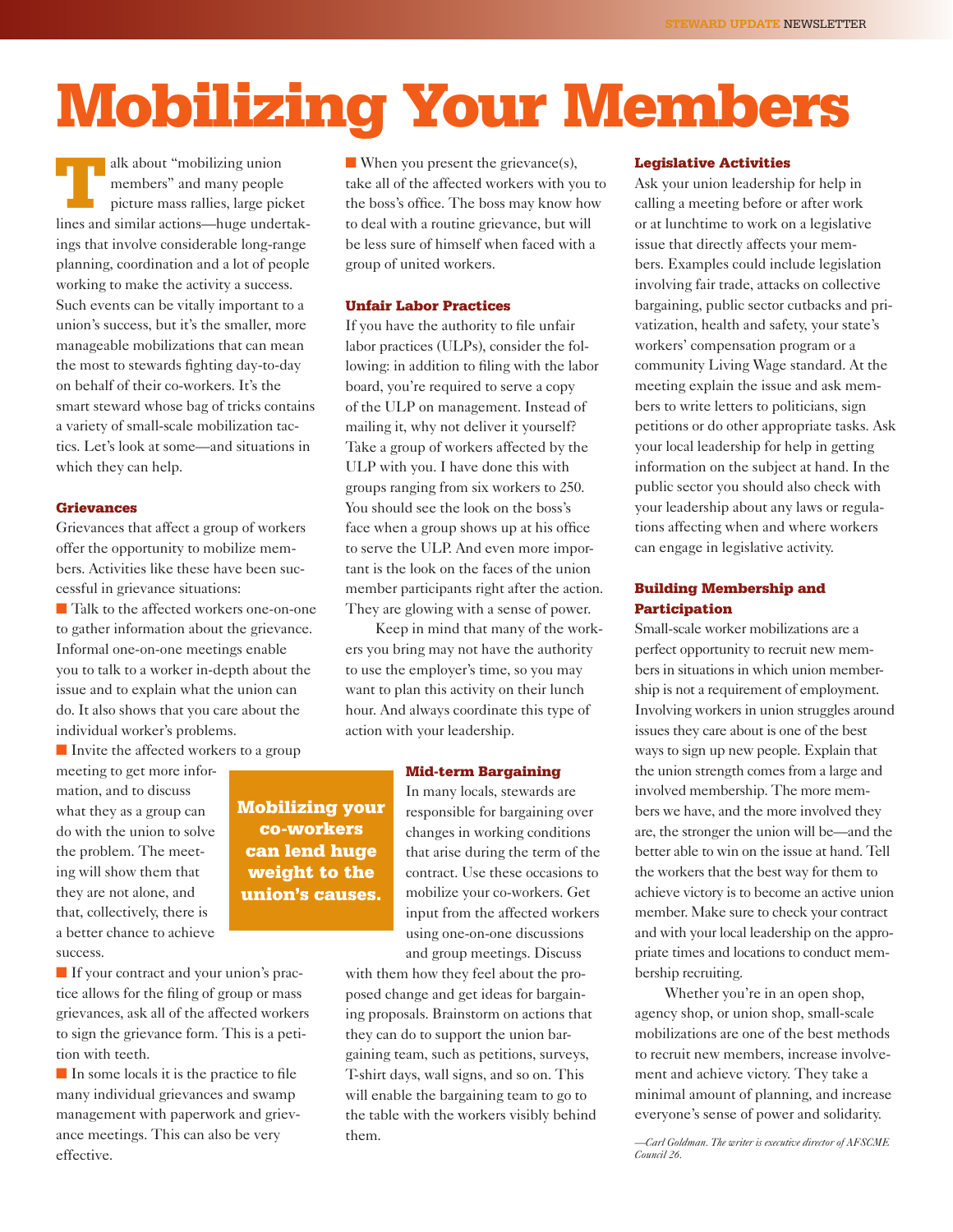# Keeping a Grievance File

re you satisfied with the way you<br>keep grievance records? If you're<br>not, you should be: your records keep grievance records? If you're not, you should be: your records could make the difference between a co-worker losing a day's pay, missing out on a promotion, or maybe even losing a

job. What you do with your notes and paperwork can be critical to the union's ability to help a worker win justice, avoid disaster, or just plain get a fair shake.

Veteran stewards and union staffers will tell you that unless they are accurately written down and carefully filed, even

the best facts and evidence are useless to the union if management is determined to have its way. These experienced hands know that a well-organized grievance file can be one of the union's most effective resources—and you, as steward, are key to making sure it's built correctly.

#### One Grievance, One File

As a steward you will want a file—paper, on the computer, or both—for each grievance you are working on. It's a file that must be available for use by higher-ups in the union chain of command if—and when—the grievance moves through the steps of the grievance procedure. Not only that, it may well become part of your union's files and serve as a vital resource for new stewards and officers preparing for their duties.

Routines differ from union to union, but most have grievance files. Some locals have organized their files by cutting up the contract and pasting each section on a separate folder, either on paper or on a computer. Others may keep them chronologically, by department, or in other ways, but most locals have a central index so they can track down specific cases by the issue, by the grievant, or by both. Whatever the system, it depends on the facts and information gathered, at least initially, by the

stewards. This information, in fact, serves as the very foundation of the union's case.

If you've worked around computers at all you've probably heard the term GIGO. That stands for Garbage In, Garbage Out. If the data you put in a com-

> puter is bad, the output will be bad—worthless, in fact, like garbage. The same holds true of what you put in a grievance file.

So, what would be the contents of a grievance file?

For each grievance, you might want the following facts:

1Notes on your initial talk with the grie-vant or grievants. Obviously, you need the Who, What, When, Where, Why and How of the case. You need names spelled right, job titles, accurate notes on what people say happened when—all the basics you collect when beginning the grievance process.

2Your working file would contain all your notes on conversations with the grievant, the supervisor or supervisors involved, and witnesses. Be sure to write down the date and time of these conversations, even if they're just on the phone. The exact time and date of a conversation can be very important later on in piecing together the chronology of a case.

The file should contain notes on your<br>own thinking as to which parts of the contract apply to the situation. Don't tell yourself you'll remember. Jot it down.

4The file should contain any doc-uments you have requested from management and copied for possible use as union exhibits. You'll want these in a safe and secure place, because management's not likely to respond well if you have to come back to them and say you've misplaced your copies and need them

researched and copied again. If you can, scan relevant documents into a computer.

The file should contain your notes on,<br>or copies of, relevant supporting evidence. This could include relevant arbitration cases or grievance settlements and federal, state or provincial laws or regulations (health and safety, family leave and so forth).

As you build your file keep in mind that the material you're accumulating may not be called into play for days, weeks, maybe even months into the future—even years, in fact, if it becomes a part of the union's permanent files, to be used as a resource for other stewards who end up handling similar or related cases. So that means the file has to be organized in a way that someone else can pick it up later and make sense of what's inside.

#### Are Your Notes Clear to Others?

In the same way, while you may be able to read your notes without difficulty the day after you make them, would they make as much sense to you weeks or months down the road? And would they be decipherable by someone else? The file may be called into use some day when you're not available to elaborate on what one of your notes really means. So be sure to go over them with a careful eye before turning them over to another union official or putting them into a file for possible use sometime in the future.

Finally, keep the file in a safe place. A lot of stewards have a secure place at work where they can keep their union paperwork, while others have space at home. If they're on a computer, be sure you have your system backed up. The best research and the best notes in the world are no good to you, or a grievant, if they can't be located when needed.

*– David Prosten. The writer is editor of* Steward Update*. With thanks to Solidarity in Action: A Guide for Union Stewards, published by the Labor Center, University of Iowa, Iowa City, Iowa.*

# A wellorganized grievance file can be one of the union's best assets.